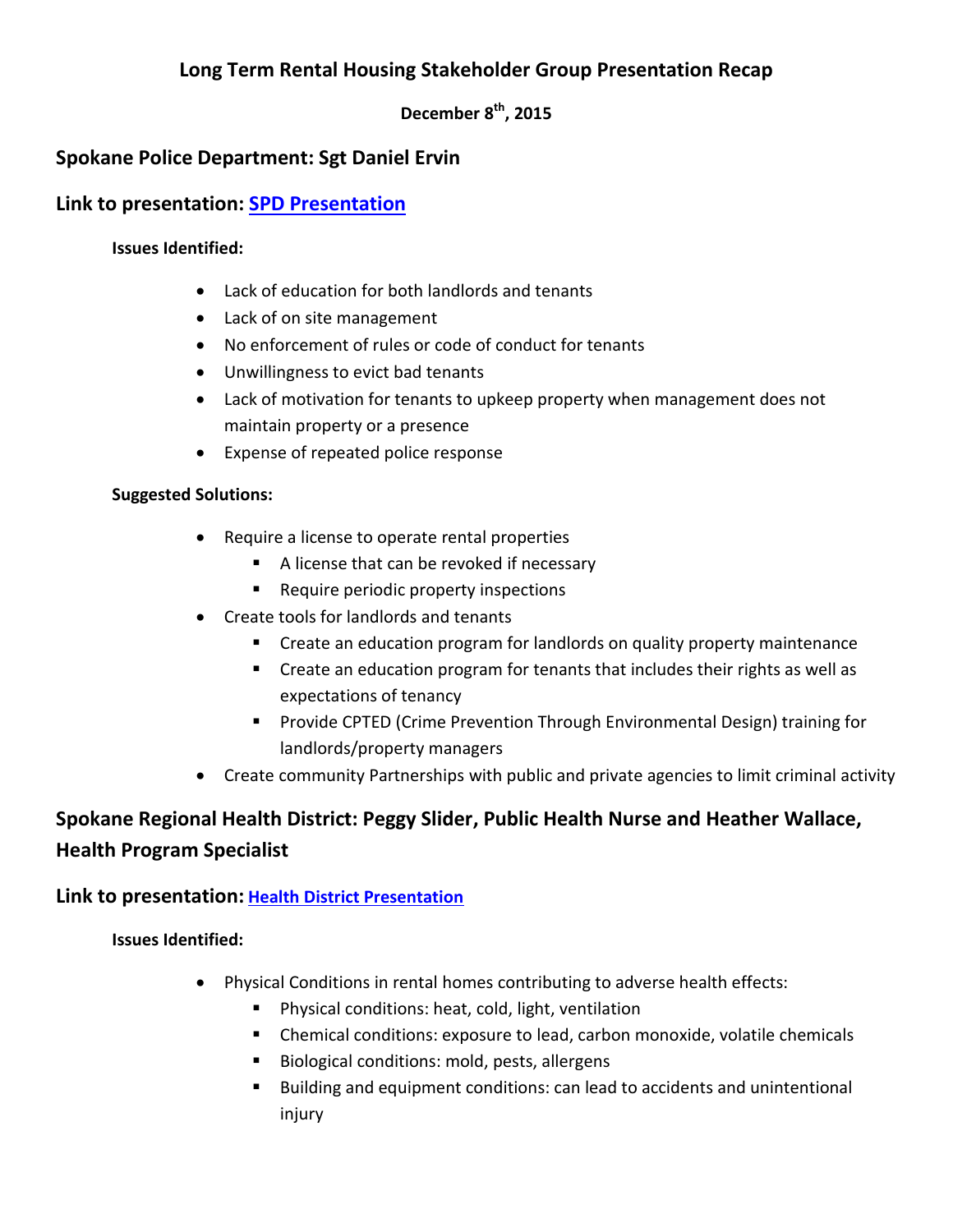- Housing characteristic correlation to emotional and behavioral problems in lowincome children and youth
- **Housing quality correlation to lower reading and math skills in children**
- Lack of education for both landlords and tenants
- Lack of management
- Insufficient local housing data limits quantitative data

#### **Suggested Solutions:**

- Data collection mechanism for assessing housing quality
- Collaborative between public health, City, landlords, and tenant's rights groups to improve housing quality
- License for rental property
- Inspections for rental properties and Code enforcement
- Study the 2004 WHO Symposium focus on relationship between housing and health
- Rental Education
	- Landlord-Tenant education
	- **Expansion of renter training programs such as SNAP, Ready to Rent, etc**
	- Landlord training such as CPTED (Crime Prevention Through Environmental Design)
	- **Explore property management training**

## **Building Department: Dan Skindzier, Building Inspector Supervisor**

## **Link to presentation: [Building Department Presentation](https://static.spokanecity.org/documents/neighborhoods/getinvolved/public-safety-committee/presentations/rental-housing-presentation-2015-09-01.pdf)**

### **Issues Identified:**

- Access to property if owner or tenant denies entry
- Lack sufficient staff to assist with relocation if Do Not Occupy is issued
- Lack of management for maintenance issues; many complaints do not fall under Building Department but rather are landlord/tenant issues

#### **Suggested Solutions:**

- Suggest a registration program for all rentals; single family or multifamily structures
- Suggest a reoccurring inspection program; frequency to be determined
- Designate individuals or staff to perform administrative duties, inspections, and followup of noted inspection deficiencies
- Penalties needed for failure to register, make corrections, repeat inspections for noshows or repairs not completed at an agreed upon date